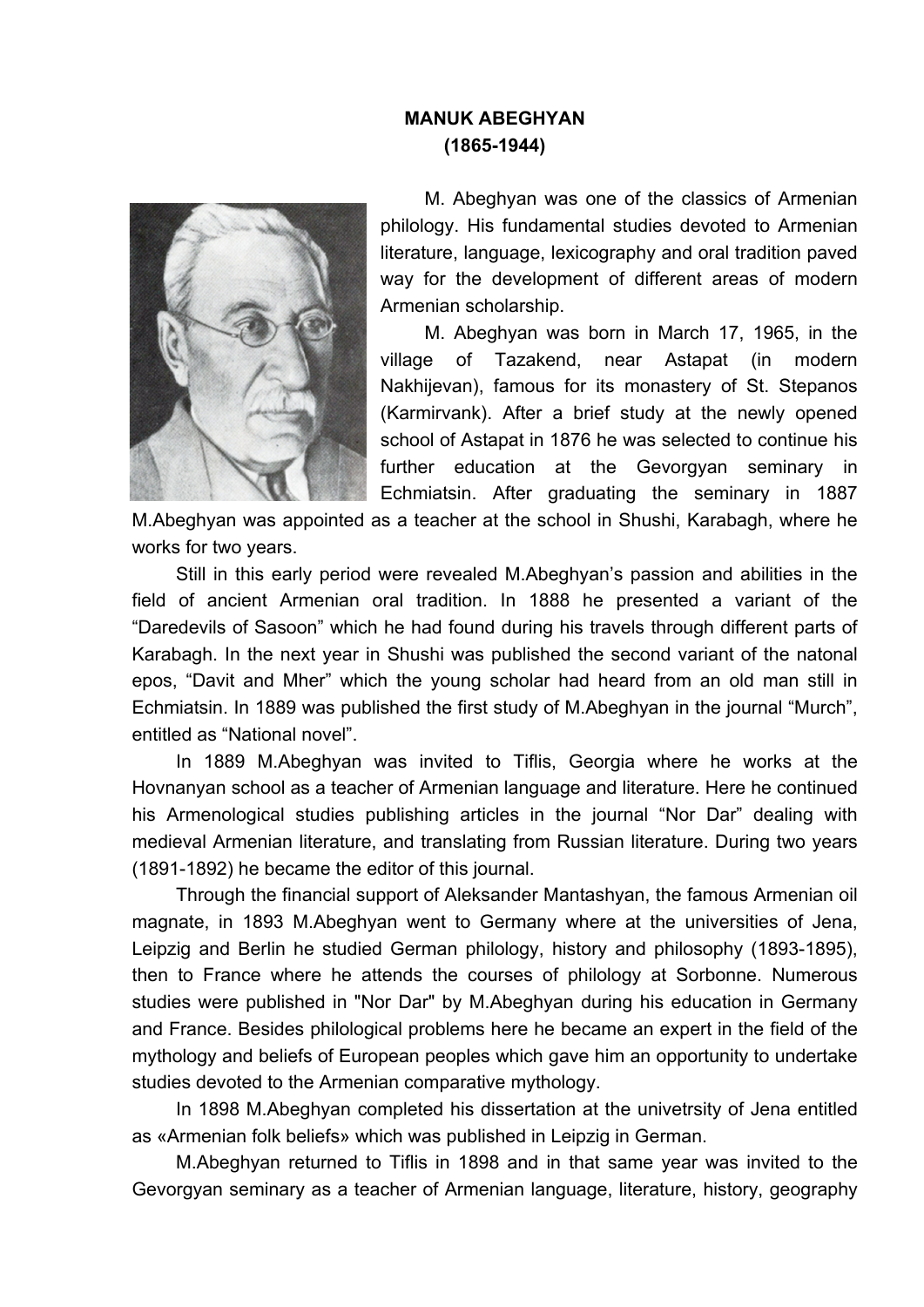and German language. During his stay at Echmiatsin (until 1914) M.Abeghyan had published numerous studies dealing with the old Armenian literature and language ("Armenian folk epic stories in the 'History of Armenia' of Movses Khorenatsi", "Armenian national epos", "Sasna Tsrer" ["Daredevils fo Sassoon"], "Grammar of modern Armenian", "Consise grammar of Old Armenian", "History of Armenia by Movses Khorenatsi" [original text compiled through all extant variants], etc.). In collaboration with Komitas, the outstanding Armenian composer, M.Abeghyan had published two volumes of Armenian folk songs (1903, 1905).

From 1916 M.Abeghyan became a teacher in Armenian language and literature at the Nersisyan school in Tiflis where he worked until August 1, 1919, when he was invited to Yerevan as a lecturer in the newly established university of Yerevan and a dean of the faculty of history and philology.

After the Sovietization of Armenia in November 1920 M.Abeghyan continued his scholarly activities. Still in 1921 he was put at the head of reforms in the orthography of the Armenian language, in order to fight against illiteracy in the republic. He successfully completed that job and the modern orthography of Armenian was established.

With the establishment of the Peoples' university, instead of the closed university of Yerevan, M.Abeghyan became lecturer of Armenian folklore, old Armenian literature ant the theory of Armenian language. In 1926 M.Abeghyan became professor in the History of Armenian literature.

In 1925 M.Abeghyan was elected as a vice-president of the newly established first academic institution of the republic – Institute of Sciences and Arts. Few months later he became president of this institution and held this position until 1930.

Due to health problems from 1931 onwards M.Abeghyan quitted teaching activities, but continued his studies. With the active participation of M.Abeghyan in 1939 was published the complete original text of the "Daredevils of Sassoon", which was translated into Russian in that same year. During the last years of his life M.Abeghyan published several studies dedicated to the medieval Armenian literature ("The life of Mashtos" of Koriwn, "History of old Armenian literature, vol.I, etc.).

## **Selected bibliography of Manuk Abeghyan**

- 1. Davit and Mher. Heroic novel, Shusi, 1889 (61 p.).
- 2. The Orthography of Armenian language, Tiflis, 1892 (146 p.).
- 3. Dеr armenische Volksglaube, Leipzig, 1899 (127 S.).
- 4. Armenian folk epic stories in the «History of Armenia» of Movses Khorenatsi (critics and texts), Vagharshapat, 1899 (602 p.).
- 5. Consise grammar of Old Armenian, Vagharshapat, 1907 (207 p.) (second edition Yerevan, 1936).
- 6. Armenian national novel, Tiflis, 1908 (212 p.).
- 7. Russian-Armenian military dictionary, Yerevan, 1925 (724 p.).